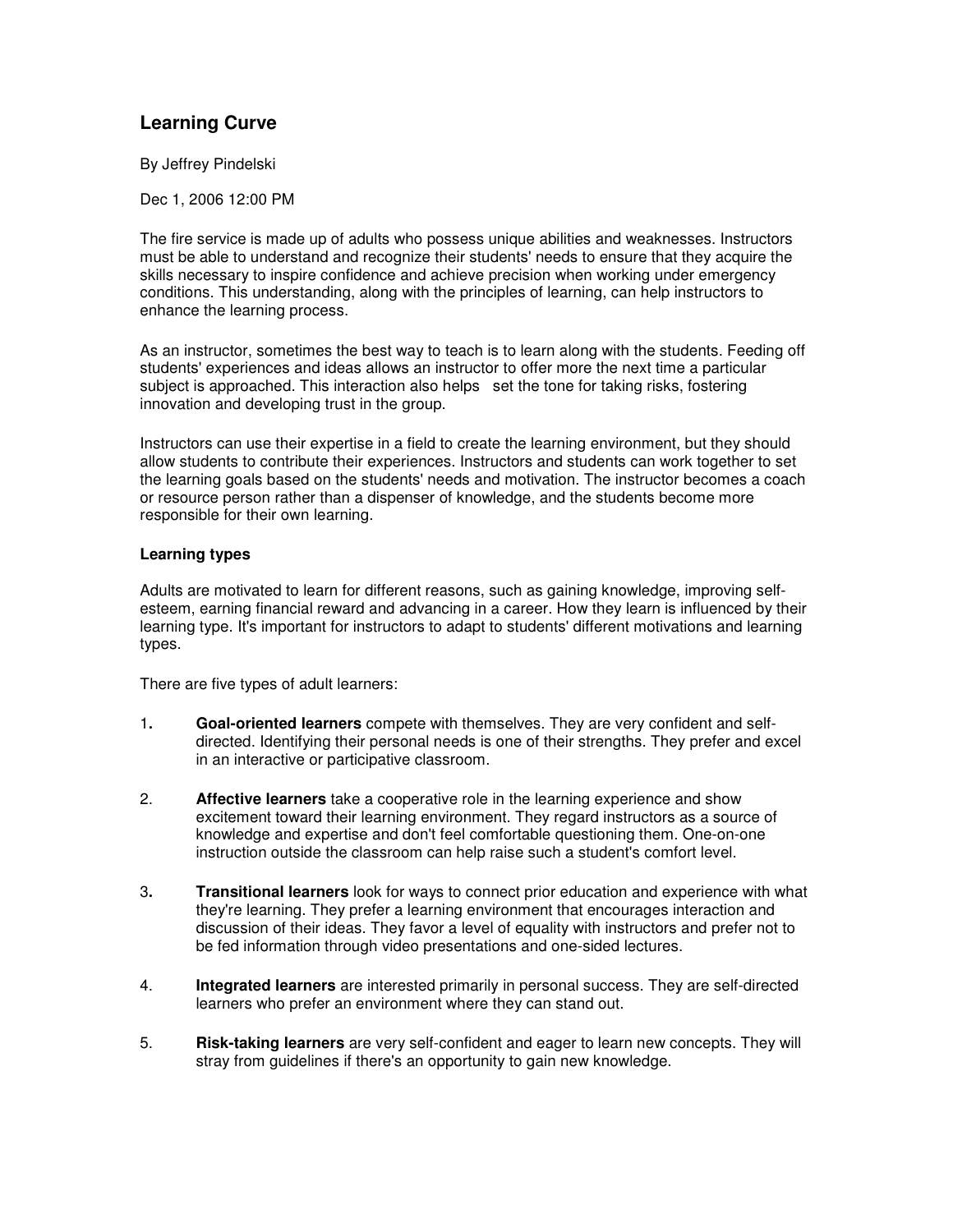## **Multiple intelligences**

Adult students will learn best in an atmosphere that employs the multiple-intelligence theory. According to this theory, people are born with at least seven intelligences and will demonstrate different levels of ability or weakness in each.

**Verbal/linguistic intelligence** allows people to process complex ideas through the use of language. Reading and writing are considered the standard for this form of intelligence. Verbal/linguistic intelligence can be appealed to by having students use puzzles, develop questionnaires and perform oral presentations. Sharing or delegating responsibility in preparing and presenting drills will help instructors reach out to people who are strong in this area.

**Logical/mathematical intelligence** enables individuals to analyze and engage in higher-order thinking. It centers on problem-solving and allows people to perceive meaning from logical patterns, functions and processes. All classroom experiences require students to use logical thought processes to some degree. Tactical simulations that challenge students to employ previously discussed theories and methods will appeal to and be most beneficial to people who rely heavily on this intelligence.

**Musical/rhythmic intelligence** allows individuals to create, communicate and form understandings by using the pitch, rhythm and tones of sounds. Music modifies the mood, sharpens focus and deepens insight. How often do we see athletes listening to music through earphones just prior to competition? As humorous as it sounds, can you remember the adrenaline rush when you first watched an action movie accompanied by its high-impact soundtrack? Background sound can be very effective when introducing a new topic or stimulating discussion. The type of sound used depends on what an instructor is trying to convey. For example, recordings of fireground transmissions, an activated PASS device or hard rock music can create heightened feelings of chaos or confusion during SCBA survival or rapid-intervention training. High volume isn't necessary to achieve a desired effect.

**Visual/spatial intelligence** enables students to learn through graphic images such as pictures, diagrams or maps. The mental transformation of colors, shapes, space and the relations among them allows people to understand concepts. To people relying on this form of intelligence, a picture truly is worth a thousand words. Students with strong visual/spatial intelligence may be confused by the constant flow of words in sentences and paragraphs, but they can understand a concept more easily if it's illustrated graphically. Using photos, drawings and diagrams is the way to appeal to students relying on this intelligence. Any technique introduced in training can't be oversimplified by using too many illustrations or photos.

**Bodily/kinesthetic intelligence** recognizes that some students think or reason best when their bodies are active. They have a better understanding when they're involved with hands-on applications of theories. Most firefighters tend to learn best when this form of intelligence is addressed. For the most part, firefighters are action-oriented people. Performing techniques and seeing results first-hand adds the concepts to a person's experience base, allowing the individual to have the necessary confidence to employ a practice safely and with confidence on the fireground.

**Interpersonal intelligence** centers on a student's awareness and interpretation of the feelings, emotions, motivations and goals of those around them. Students who favor this form of intelligence thrive best when working in small groups to complete projects or assignments. Drill sessions that use skills and methods employing teamwork and trust will help provide the best learning experience for people who rely on this intelligence. Those skills and methods also will help develop qualities demanded by the fireground.